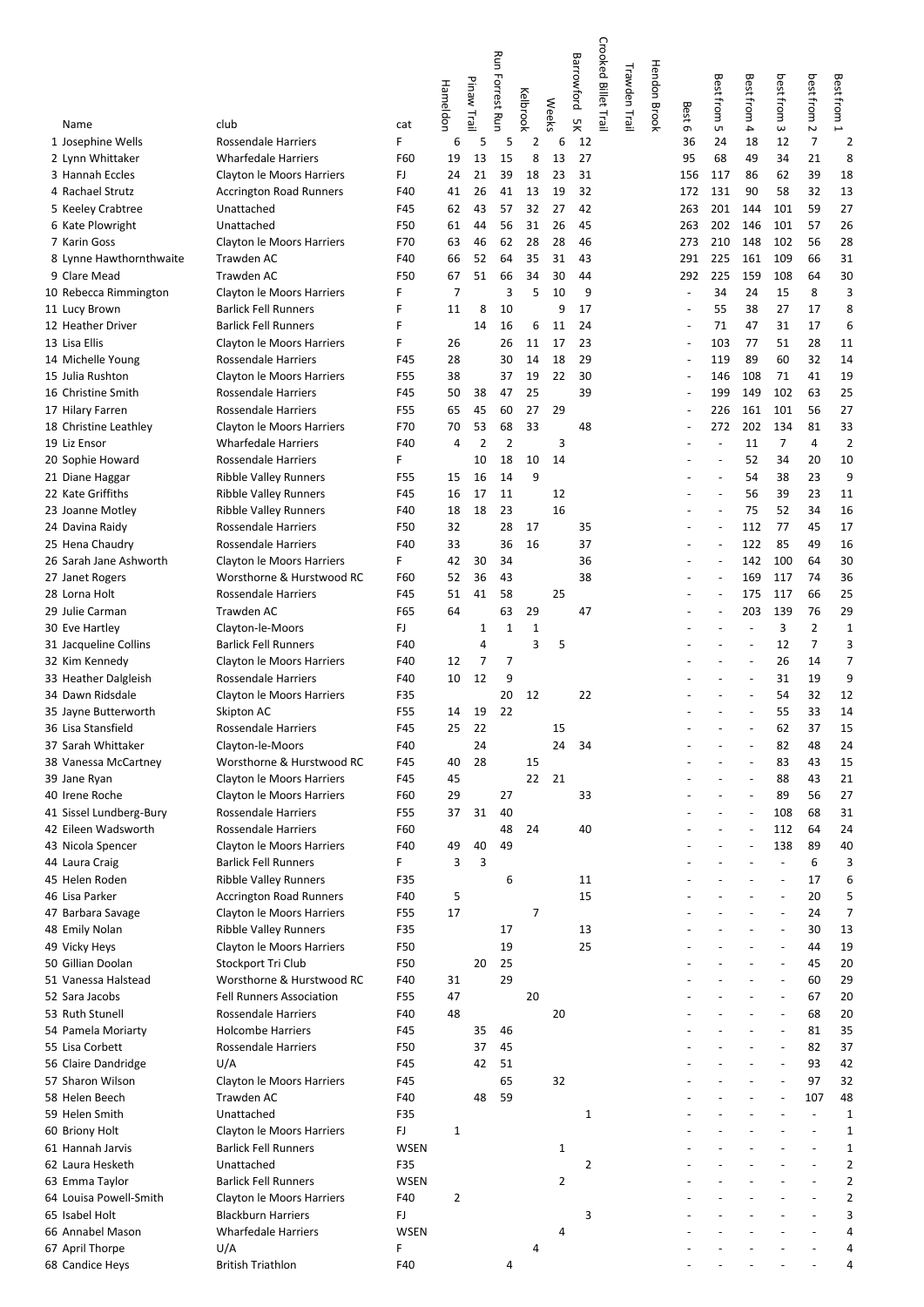| 69 Alice Jones           | <b>Wharfedale Harriers</b>     | FJ          |    |    |    |    | 4  |  |                          |                          |                          | 4              |
|--------------------------|--------------------------------|-------------|----|----|----|----|----|--|--------------------------|--------------------------|--------------------------|----------------|
| 70 Sophie Pilkington     | <b>Red Rose Road Runners</b>   | F           |    |    |    |    | 5  |  |                          |                          |                          | 5              |
| 71 Catherine White       | <b>Wharfedale Harriers</b>     | F40         |    | 6  |    |    |    |  |                          |                          | $\overline{\phantom{a}}$ | 6              |
|                          |                                |             |    |    |    |    |    |  |                          |                          |                          |                |
| 72 Ellen Sagar-Hesketh   | <b>Blackburn Harriers</b>      | F           |    |    |    |    | 6  |  |                          |                          | $\blacksquare$           | 6              |
| 73 Claire Leaver-Hewitt  | <b>Holmfirth Harriers</b>      | F40         |    |    |    |    | 7  |  |                          |                          | $\blacksquare$           | $\overline{7}$ |
| 74 Hannah Goldswain      | <b>Rossendale Harriers</b>     | <b>WSEN</b> |    |    |    | 7  |    |  |                          |                          |                          | $\overline{7}$ |
| 75 Catherine Darbyshire  | <b>Accrington Road Runners</b> | F45         | 8  |    |    |    |    |  |                          |                          |                          | 8              |
| 76 Claire Vincent        | Unattached                     | F35         |    |    | 8  |    |    |  |                          |                          | $\overline{a}$           | 8              |
| 77 Katie Atherton        | Keighley & Craven AC           | W40         |    |    |    | 8  |    |  |                          |                          | $\blacksquare$           | 8              |
| 78 Ciara Duffy           | Clayton-le-Moors               | FJ.         |    | 9  |    |    |    |  |                          |                          | $\blacksquare$           | 9              |
|                          |                                |             |    |    |    |    |    |  |                          |                          |                          | 9              |
| 79 Kathryn Miller        | Clayton le Moors Harriers      | F45         | 9  |    |    |    |    |  |                          |                          |                          |                |
| 80 Hannah Thornberry     | <b>Ribble Valley Runners</b>   | F40         |    |    |    |    | 10 |  |                          |                          | $\overline{a}$           | 10             |
| 81 Hannah Newbold        | <b>Barlick Fell Runners</b>    | F           |    | 11 |    |    |    |  |                          |                          | $\overline{a}$           | 11             |
| 82 Bev Southworth        | <b>Trawden AC</b>              | F45         |    |    | 12 |    |    |  |                          |                          | $\blacksquare$           | 12             |
| 83 Alison Mort           | <b>Horwich RMI Harriers</b>    | F40         | 13 |    |    |    |    |  |                          |                          | $\overline{a}$           | 13             |
| 84 Lianne Belshaw        | Trawden AC                     | F40         |    |    | 13 |    |    |  |                          |                          | ÷,                       | 13             |
| 85 Wendy Barrett         | <b>Accrington Road Runners</b> | F35         |    |    |    |    | 14 |  |                          |                          | $\overline{a}$           | 14             |
|                          |                                |             |    |    |    |    |    |  |                          |                          |                          |                |
| 86 Emma Pease            | <b>Barlick Fell Runners</b>    | F40         |    | 15 |    |    |    |  |                          |                          | $\blacksquare$           | 15             |
| 87 Ellie Richardson      | <b>Rossendale Harriers</b>     | FJ          |    |    |    |    | 16 |  |                          |                          | $\overline{\phantom{a}}$ | 16             |
| 88 Laura Monighan        | Unattached                     | F35         |    |    |    |    | 18 |  |                          |                          | $\overline{a}$           | 18             |
| 89 Cara Bintcliffe       | Halifax Harriers & AC          | F.          |    |    |    |    | 19 |  |                          |                          | $\blacksquare$           | 19             |
| 90 Joanne Cleaver        | <b>Rossendale Harriers</b>     | F35         |    |    |    |    | 20 |  |                          |                          |                          | 20             |
| 91 Julie Townson         | Trawden AC                     | F60         | 20 |    |    |    |    |  |                          |                          | $\overline{a}$           | 20             |
|                          |                                |             |    |    |    |    |    |  |                          |                          |                          |                |
| 92 Helen Hyder           | Ramsbottom Running Club        | F40         |    |    | 21 |    |    |  |                          |                          | $\overline{\phantom{a}}$ | 21             |
| 93 Sally Malir           | <b>Ilkley Harriers</b>         | <b>ND</b>   |    |    |    |    | 21 |  |                          |                          | $\overline{a}$           | 21             |
| 94 Kate Pomfret          | <b>Blackburn Road Runners</b>  | F50         |    |    |    | 21 |    |  |                          |                          |                          | 21             |
| 95 Michelle Sumner       | Clayton le Moors Harriers      | F.          | 21 |    |    |    |    |  |                          |                          | $\overline{a}$           | 21             |
| 96 Teresa de Curtis      | Clayton le Moors Harriers      | F50         | 22 |    |    |    |    |  |                          |                          | $\overline{a}$           | 22             |
| 97 Basia Pawezczak       | Blackpool Wyre & Fylde AC      | F.          |    | 23 |    |    |    |  |                          |                          | $\overline{\phantom{a}}$ | 23             |
|                          |                                |             |    |    |    |    |    |  |                          |                          |                          |                |
| 98 Cath Wilson           | <b>Rossendale Harriers</b>     | F40         | 23 |    |    |    |    |  |                          |                          | $\overline{a}$           | 23             |
| 99 Miriam Hamilton       | <b>Blackburn Road Runners</b>  | F           |    |    |    | 23 |    |  |                          |                          | Ĭ.                       | 23             |
| 100 Bethan Walton        | <b>Accrington Road Runners</b> | F           |    |    | 24 |    |    |  |                          |                          | $\overline{a}$           | 24             |
| 101 Katie Walker         | U/A                            | F           |    | 25 |    |    |    |  |                          |                          | $\overline{a}$           | 25             |
| 102 Madeline Hopkinson   | <b>Rossendale Harriers</b>     | F40         |    |    |    |    | 26 |  |                          | ÷                        | $\blacksquare$           | 26             |
| 103 Louise Abdy          | <b>Todmorden Harriers</b>      | F60         |    |    |    | 26 |    |  |                          |                          | $\frac{1}{2}$            | 26             |
|                          |                                |             |    |    |    |    |    |  |                          |                          |                          |                |
| 104 Darwen Dashers       | Darwen Dashers                 | F55         | 27 |    |    |    |    |  |                          |                          | Ĭ.                       | 27             |
| 105 Sasha Mikita         | Worsthorne with Hurstwood      | F40         |    | 27 |    |    |    |  |                          |                          | $\overline{a}$           | 27             |
| 106 Bella Grimshaw       | Clayton le Moors Harriers      | F45         |    |    |    |    | 28 |  |                          |                          | $\overline{\phantom{a}}$ | 28             |
| 107 Maggie Bugler        | <b>Barlick Fell Runners</b>    | F55         |    | 29 |    |    |    |  |                          | ÷                        | $\blacksquare$           | 29             |
| 108 Rachel Pepper        | <b>Baxenden Running Bugs</b>   | F45         | 30 |    |    |    |    |  |                          |                          | $\blacksquare$           | 30             |
| 109 Debra Leah           | Trawden AC                     | F50         |    |    | 31 |    |    |  |                          |                          |                          | 31             |
|                          |                                |             |    |    |    |    |    |  |                          |                          |                          |                |
| 110 Catherine Wilson     | Rossendale Harriers            | F40         |    |    | 32 |    |    |  |                          |                          |                          | 32             |
| 111 Jill Maxfield        | Trawden AC                     | F40         |    | 32 |    |    |    |  |                          |                          | $\blacksquare$           | 32             |
| 112 Hayley Copeman       | Unattached                     | F50         |    |    | 33 |    |    |  |                          |                          | ÷,                       | 33             |
| 113 Megan Worswick       | U/A                            | F.          |    | 33 |    |    |    |  |                          | $\overline{\phantom{a}}$ | $\frac{1}{2}$            | 33             |
| 114 Claire Markham       | Lytham St Annes RR             | F45         | 34 |    |    |    |    |  |                          |                          | Ĭ.                       | 34             |
| 115 Laura Goodrick       | U/A                            | F.          |    | 34 |    |    |    |  |                          |                          | $\overline{a}$           | 34             |
| 116 Alexandra Mikita     | Unattached                     | F40         |    |    | 35 |    |    |  |                          | ÷                        | $\overline{a}$           | 35             |
|                          |                                |             |    |    |    |    |    |  |                          |                          |                          |                |
| 117 Nicola Kitchin       | Unattached                     | F50         | 35 |    |    |    |    |  |                          | ÷,                       | $\blacksquare$           | 35             |
| 118 Christine Warrington | <b>Blackburn Road Runners</b>  | F45         |    |    |    | 36 |    |  |                          |                          | $\overline{a}$           | 36             |
| 119 Linda Edmondson      | <b>WFRA</b>                    | F60         | 36 |    |    |    |    |  |                          |                          | Ĭ.                       | 36             |
| 120 Gail Bamber          | <b>Blackburn Road Runners</b>  | F50         |    |    | 38 |    |    |  |                          |                          | $\overline{a}$           | 38             |
| 121 Amanda Fuller        | Blackpool Wyre & Fylde AC      | F45         |    | 39 |    |    |    |  |                          | $\overline{a}$           | $\overline{a}$           | 39             |
| 122 Julia Rolfe          | Lytham St Annes RR             | F55         | 39 |    |    |    |    |  |                          | ÷,                       | $\overline{\phantom{a}}$ | 39             |
| 123 Kelly Connolly       | Unattached                     | F.          |    |    |    |    | 41 |  |                          |                          | $\overline{a}$           | 41             |
|                          |                                |             |    |    |    |    |    |  |                          |                          |                          |                |
| 124 Nicky Spence         | Ribble Valley Runners          | F50         |    |    | 42 |    |    |  |                          |                          |                          | 42             |
| 125 Sarah Mackrell       | Worsthorne & Hurstwood RC      | F45         | 43 |    |    |    |    |  |                          |                          | L.                       | 43             |
| 126 Angela Hannan        | Unattached                     | F40         | 44 |    |    |    |    |  |                          |                          | $\blacksquare$           | 44             |
| 127 Elaine Corcoran      | Trawden AC                     | F40         |    |    | 44 |    |    |  |                          | ÷,                       | $\blacksquare$           | 44             |
| 128 Olga Wiggins         | <b>Preston Harriers</b>        | F40         | 46 |    |    |    |    |  |                          |                          | $\overline{a}$           | 46             |
| 129 Marie Christian      | <b>Rossendale Harriers</b>     | F75         |    | 47 |    |    |    |  |                          |                          |                          | 47             |
|                          |                                |             |    |    |    |    |    |  |                          |                          |                          |                |
| 130 Denise Owen          | <b>Rossendale Harriers</b>     | F50         |    | 49 |    |    |    |  |                          |                          | $\overline{a}$           | 49             |
| 131 Elizabeth Holden     | Unattached                     | F50         |    |    |    |    | 49 |  |                          | ÷,                       | $\overline{a}$           | 49             |
| 132 Abigail Hepworth     | U/A                            | F.          |    | 50 |    |    |    |  |                          | ÷,                       | $\overline{\phantom{a}}$ | 50             |
| 133 Susan Hird           | <b>Barlick Fell Runners</b>    | F65         |    |    | 50 |    |    |  |                          |                          | $\frac{1}{2}$            | 50             |
| 134 Helen Harrison       | Clayton le Moors Harriers      | F50         |    |    | 52 |    |    |  |                          |                          | $\overline{\phantom{a}}$ | 52             |
| 135 Louise Gaskell       | Unattached                     | F40         |    |    | 53 |    |    |  |                          |                          | $\overline{a}$           | 53             |
|                          |                                |             |    |    |    |    |    |  |                          | ÷,                       | $\overline{a}$           |                |
| 136 Xuejun Shirley Yuan  | <b>Accrington Road Runners</b> | F45         | 53 |    |    |    |    |  |                          |                          |                          | 53             |
| 137 Janet Hoyle          | <b>Accrington Road Runners</b> | F60         |    |    | 54 |    |    |  |                          | ÷,                       | $\overline{\phantom{a}}$ | 54             |
| 138 Julie Wrigley        | <b>Accrington Road Runners</b> | F50         | 54 |    |    |    |    |  |                          |                          | $\overline{a}$           | 54             |
| 139 Jane Hylands         | Clayton le Moors Harriers      | F50         |    |    | 55 |    |    |  |                          |                          | $\overline{a}$           | 55             |
| 140 Pamela McCullagh     | <b>Accrington Road Runners</b> | F45         | 55 |    |    |    |    |  |                          |                          | $\overline{a}$           | 55             |
| 141 Katharine Gregson    | <b>Accrington Road Runners</b> | F45         | 56 |    |    |    |    |  |                          | ÷,                       | $\overline{a}$           | 56             |
| 142 Vron Walker          | <b>Wesham Road Runners</b>     | F           | 57 |    |    |    |    |  |                          | L,                       | $\blacksquare$           | 57             |
| 143 Louise Lord          |                                |             |    |    |    |    |    |  |                          |                          |                          |                |
|                          | Wesham Road Runners            | F45         | 58 |    |    |    |    |  | $\overline{\phantom{a}}$ | $\overline{\phantom{a}}$ | $\overline{\phantom{a}}$ | 58             |